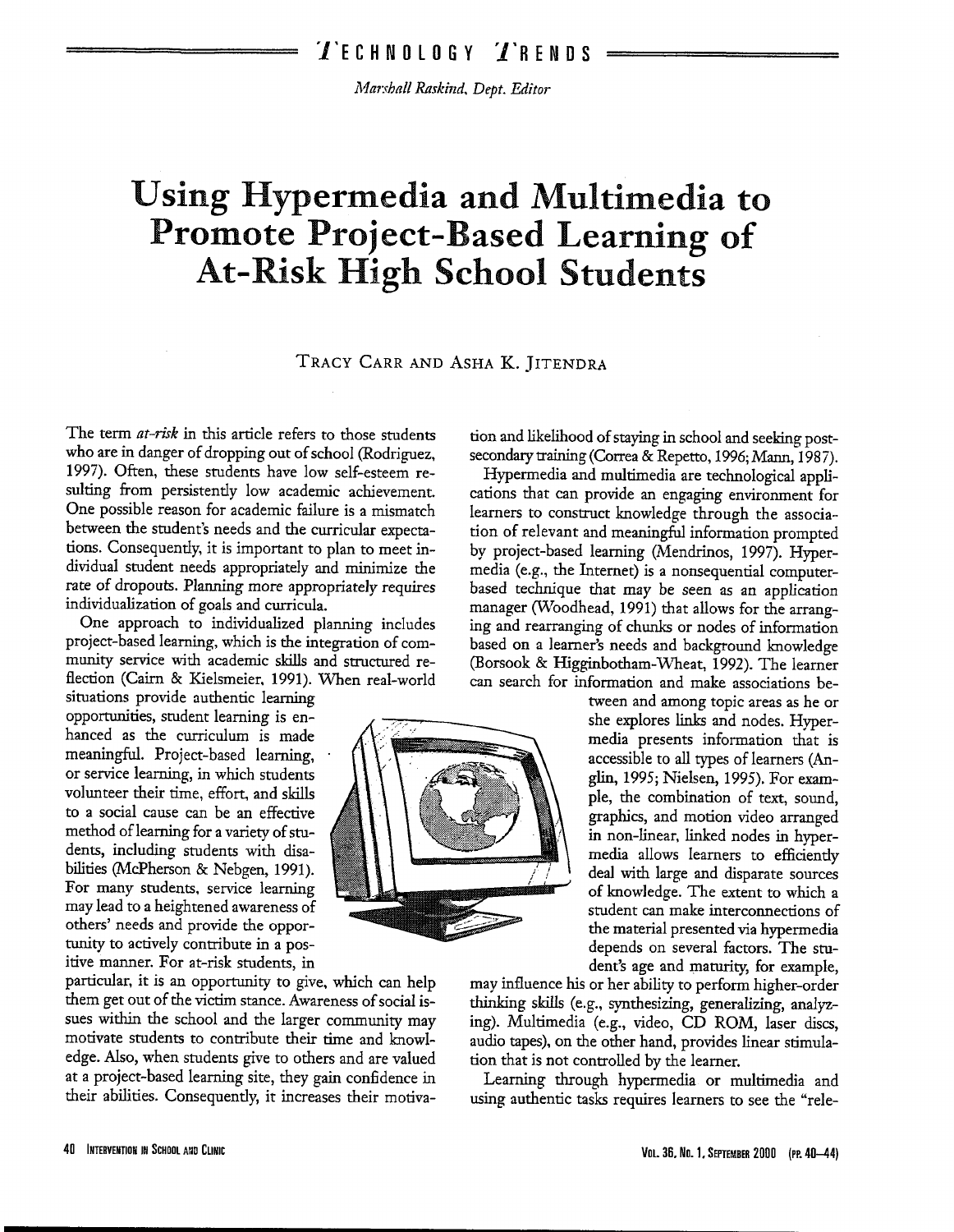vance of the knowledge and skill to their lives, and the leverage it provides in problems they see as important" (Cunningham, 1991, p. 13). Problem-based tasks in service learning may allow the learner to get immersed "in a situation which requires the learner to acquire the knowledge and skills relevant to solving the problem" (Jonassen, Mayes, & McAleese, cited in Boyle, 1997, p. 71). In the following section, we describe a projectbased program in which at-risk students used hypermedia and multimedia to self-direct their learning.

# **Project-Based Program Description**

In our project-based program, we used various aspects of the *8 Ws* approach described by Lamb, Smith, and Johnson (1997) to help students investigate social issues and enhance project-based learning. TheWs are as follows: (a) *Watching* requires that students observe their project-based environment; (b) *Wondering* focuses on brainstorming and reflecting on initial information; (c) *Webbing* refers to the visual organization of relevant data; (d) *Wiggling* involves the twisting and turning of data to investigate underlying inferences; (e) *Weaving* is the integration of information and inferences; (f) *Wrap<sup>p</sup>ing* is the packaging of data and inferences (e.g., a slide show); (g) *Waving* refers to displaying the published product for the purposes of sharing and feedback; and (h) *Wtshing* is the reflective process of the project and experience (e.g., "In what ways could we have done this project differently?" "In what ways do you wish this situation was different?").

#### Participants

Nine 1Oth-grade students from a suburban public school special education classroom participated in this program. Students were identified as having significant learning and emotional problems and were considered to be at risk for dropping out of school. The seven males and two females ranged in age from 15 to 19. Two of the students were Caucasian and seven were African-American. All were from lower- to middle-class socioeconomic backgrounds. In terms of their school status, two students were on probation at the time of the program, and three exceeded the legal number of absences and were close to losing credits for all classes. Participants' reading levels ranged from the third- to the ninth-grade.

## Planning for and Implementing Project-Based Learning

The context of the project was a local homeless shelter for preschool-age children and their mothers. The objective for visiting the homeless shelter was to have students spend sufficient time volunteering and mentoring in a setting that would allow them to relate to inner-city children from homeless shelters as they searched for information. We determined that the experience of being involved with the shelter would help our students' awareness of social issues. At the same time, we believed that the students' informal knowledge about solutions to social issues (e.g., poverty, welfare) might be challenged as they began to research facts and information on their topic. In addition, students could learn to apply critical thinking and problem-solving skills as they navigated through links in the Internet, searching for solutions. Because students could incorporate hypermedia and multimedia technology in their quest for information, they could use multimedia to present their findings.

We chose project-based learning because it allows integration of traditional subject-matter goals and objectives with authentic learning. The first author (learning support teacher) collaborated with other staff in the school as the first step in the planning process. First, teachers from the previous year lent insights into individual student's characteristics and prior learning experiences. Meeting with the service learning coordinator at the school helped to create a curricular focus (e.g., a <sup>p</sup>ilot program about homelessness using hypermedia and multimedia). Likewise, the technology specialist was integral in identifying hypermedia and multimedia applications that enabled students to effectively engage in research, design, analysis, composition, and communication of their project. Once a curricular focus was established and hypermedia and multimedia supports were in place, we designed personal objectives for each student.

One of our primary goals was to motivate the students to become active learners. Therefore, we used student motivators such as providing choices, having them collaborate with others, and challenging them to engage in higher-level goal applications (e.g., evaluation). The project was implemented with the students brainstorming key words that they associated with homelessness. For example, students generated key words that in*cluded poor, depressed, dirty, lonely, hungry, and dying.* Through teacher facilitation, students then categorized the words under topics such as poverty, welfare, housing, education, child development, substance abuse, mental illness, nutrition, and social skills. As part of the project-based objective, each student chose a topic (e.g., poverty) to research.

Our class implemented aspects of the 8 Ws approac<sup>h</sup> described earlier to explore information related to the project-based learning at the homeless shelter. The preschool teacher at the shelter and the students' high school teacher determined that each student would be responsible for facilitating activities for two pre-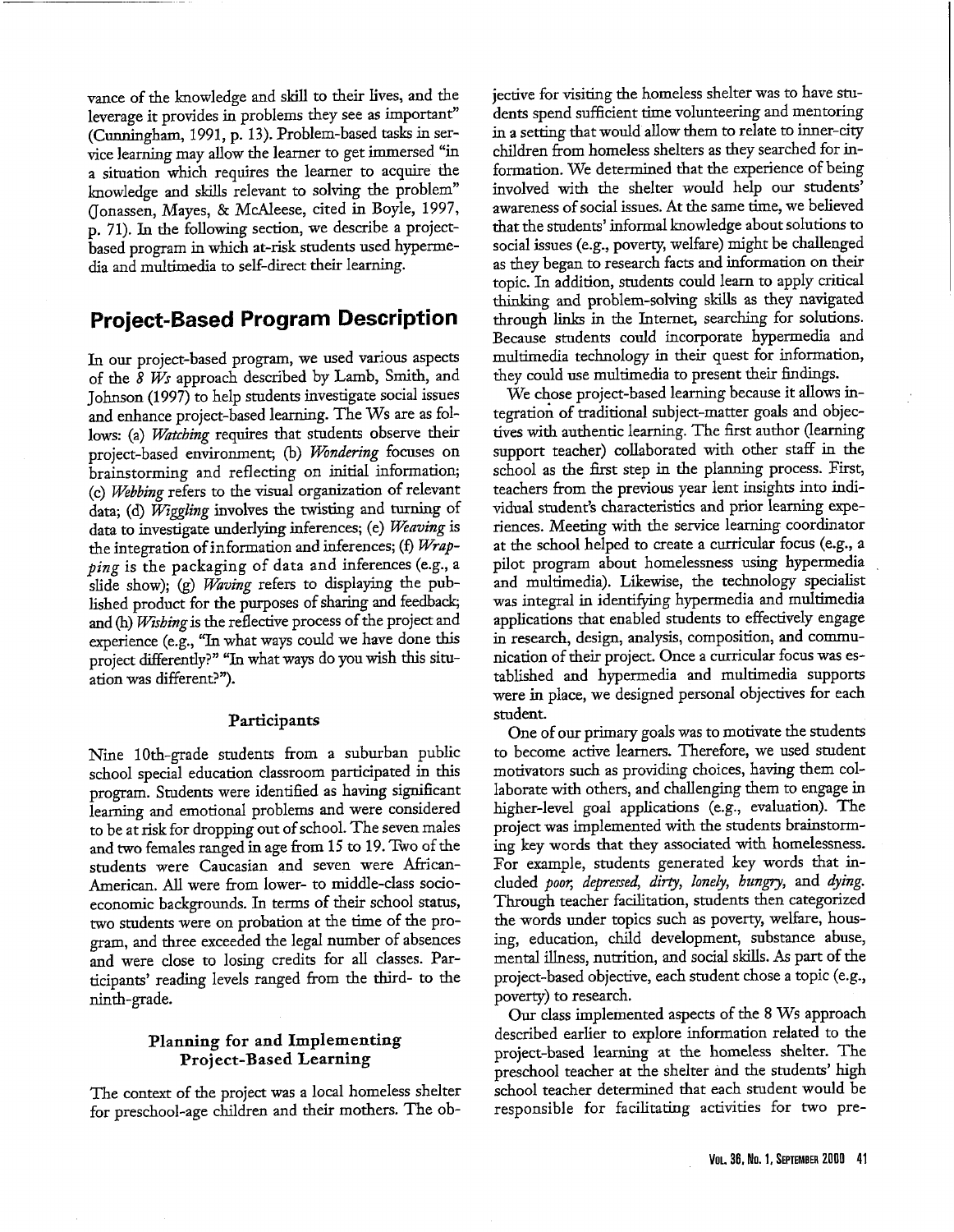schoolers during play, snack, art, and reading time. Students visited the shelter biweekly and spent about  $2<sup>1</sup>/2$  hours for a total of 26 hours of service. During this time, students met with the preschool teacher for an orientation on their arrival, interacted with the preschoolers, and shared their experiences and concerns with the two teachers at the end of the visit. All students engaged in *watching* as they observed and interacted with preschoolers at the homeless shelter. Upon their

return to the high school, students were encouraged to write about their experiences and concerns in a weekly reflections journal (i.e., *wondering).* 

In addition, students used the Internet to identify several resources related to homelessness such as artides, video listings, toll-free phone numbers. e-mail addresses, books, and addresses of homeless organizations.

Newspaper and magazine articles were also scanned, and all relevant information was organized (webbing) as students prepared their presentations on the topic. At the same time, students learned to *evaluate* the quality of the information. Students were instructed to note the bias in the articles, distinguish fact from opinion, and evaluate the relevancy of the topic. For example, student questions on the topic of poverty included the following: "Who is affected by poverty?" "Why are people affected by poverty?" "What does poverty look like?" To evaluate bias in their resources, students first worked together to question the article's information as follows: "What is the author's purpose for compiling these data?" "Who is the author?" "Which agency is the author from?'' To distinguish fact from opinion, students looked for evidence, such as documented facts and credibility of the source, by questioning as follows: "Are these studies recent?" "Is this a well-known organization?'' Lastly, to evaluate the relevance of new information to a given topic, students again used questioning: "What does mental health have to do with poverty?" ''Does this new information help to explain my topic more clearly?"

Students were responsible for their own learning and had to use the higher-order thinking skills of planning, problem solving, and reflecting on daily experiences at the shelter. Application of problem-solving skills became evident as students evaluated conflicting information (wiggling). First, they had to look at the sources and determine the credibility of each based on the date of the article, the author's organization, and other information. Then students had to determine a possible motive on the part of each author. For example, was one of the authors trying to blame and the other trying to defend?

... *students felt important, unique, and deserving of praise, and for some, it was the first time in their lives that they had felt this way.* 

Finally, students had to decide which position they would take and defend it with factual information from various sources. That is. students took a position and defended *it* with facts as *they* engaged in problemsolving processes that required the application and integration of higher-order information (Ennis, 1994). Next, the information was organized into a meaningful multimedia presentation using the Claris Works slide show application on a Macintosh computer, which inte-

> grates pictures, text, music, and graphics. In addition, students photographed each other's interactions with the children and mothers at the homeless shelter. After scanning photos or downloading them onto the computer, students selected six images for their slide show presentation (wrapping). Students worked diligently to gather information from the Internet,

the library's CD-ROM database, and other sources for the slide show to be presented to an audience of their peers and school personnel (waving). In addition, students continually reflected on their project experience as they wrote in their journals (wishing).

# **Benefits of Project-based Learning**

Service learning helped students realize that they could help someone else. The most obvious outcomes of this project were the students' sense of accomplishment and pride along with increases in self-growth (e.g., confidence, self-esteem, responsibility), attendance rates, and empathy for others. The final activity involved the students making a formal presentation to a wide range of audience members that included their peers, the principal, the superintendent, and the faculty. Students' success was reflected in their confidence and enthusiasm as they made their presentations. Additionally, the audience seemed fascinated with the information, and all students confidently answered a myriad of questions related to possible solutions to homelessness. All of <sup>a</sup> sudden, nine students who were used to failing showed that they could succeed. Each student demonstrated expertise on a specific topic. Each student formed an opinion. Each student felt positive about school. The interest and motivation to engage in the project seemed to contribute to the students' success in this program.

This program also met each student's Individualized Education Plans for reading, writing, and speaking. As students were engaged in the project-based learning, they continued to practice prescribed curricular skills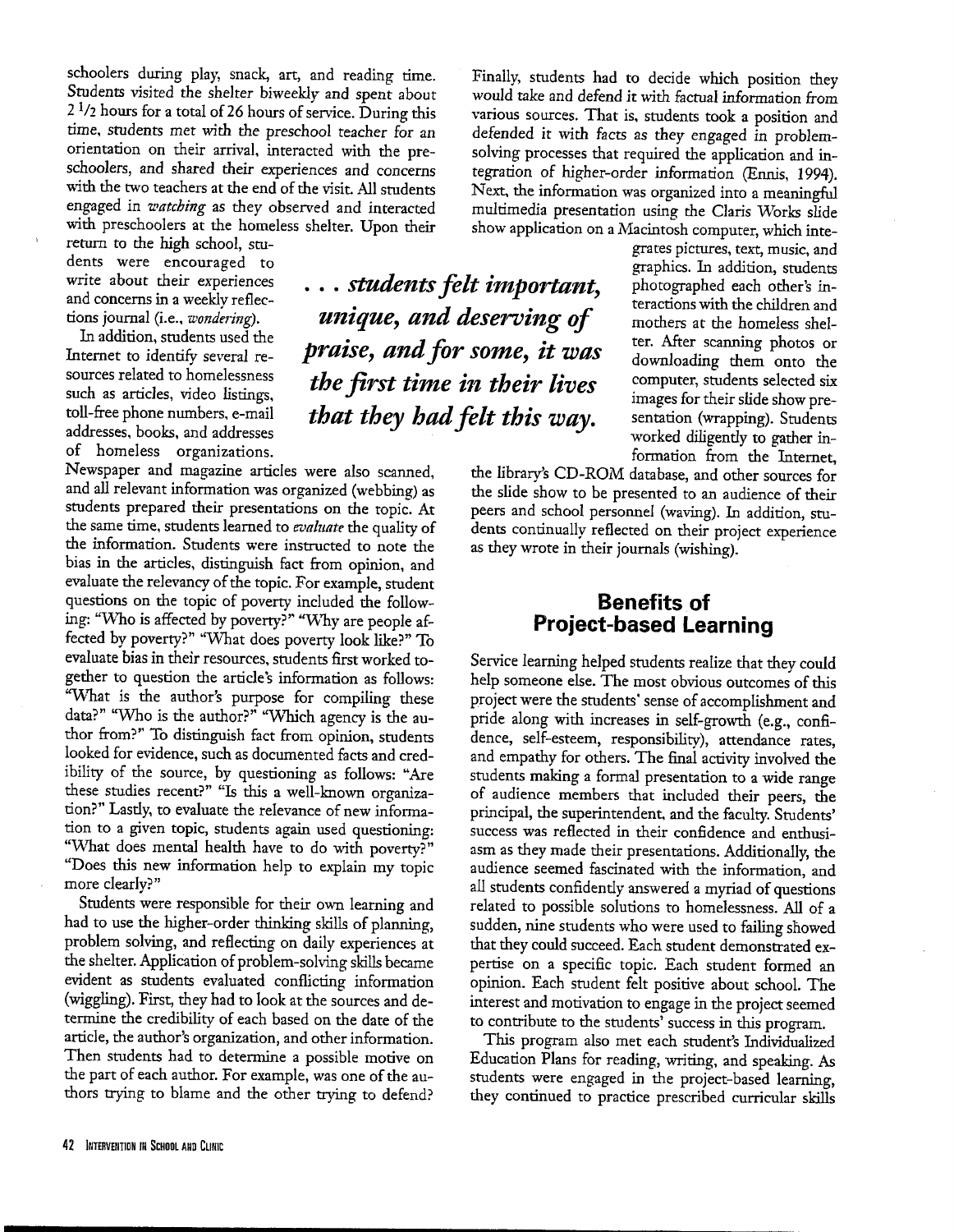(e.g., reading, writing) within authentic circumstances. For example, objectives for one of the nine students addressed improving adult and peer relations, writing fiveparagraph essays with a point of view, and increasing reading rate, all of which were attained during projectbased learning. In a classroom where homework and project completion were the exception rather than the rule, all nine students completed a five-paragraph essay on their project topic (see Figure 1 for sample). At the end of the project-based learning experience, the classroom was filled with artifacts of the students' collective efforts. From brainstorming sheets to articles to photo layouts to five-paragraph essays, the students' diligence to make learning meaningful was evident.

A variety of approaches was used to create the diverse presentations. Some students began with a random topic related to homelessness, and others chose pictures from the shelter to begin the story and get ideas for a topic. One student used his weekly journal reflections from our visits to the shelter to document his initial perceptions of homelessness, his experiences, and his new schema of the shelter. In summary, students positively benefited from this experience. Throughout this project, students felt important, unique, and deserving of praise, and for some, it was the first time in their lives that they had felt this way.

## **CoNCLUSION**

Focusing on student strengths and realistic postgraduation goals and skills may be the key to successful and meaningful educational programming. Student strengths became evident throughout this project-based learning experience, a notion supported in the literature. For example, Yoder, Retish, and Wade (1996) pointed out that as the student becomes an engaged learner of authentic tasks, strengths and basic skills in reading, writing, and speaking can be realized within the context of the project-based task. In this program, because the students were able to recognize that the role of the teacher moved from knowledge-giver to coseeker of knowledge, they became empowered. They realized that they were trusted and in control of their own projects.

Informal interviews and ongoing observations revealed that hypermedia, multimedia, and project-based learning allowed students to connect the new information with pre-existing cognitive structures as they explored, questioned, and sought answers. Hypermedia allowed students to independently seek answers, and project-based learning created an environment that supported diversified interests and led to the realization of individual goals. This finding lends itself to the notion that hypermedia increases the quality and ease of access to varied information (Woodhead, 1991). Finally, multi-

# **Service Learning**

When you work in a shelter, you must act and care for others. Service learning is about helping others through devotion and respect. Service learning means honesty, caring, and giving.

You need honesty when you work at a shelter and to work with people, because people ask you questions. By being honest, you can go a long way. By showing children to be honest, you will teach kids that to get respect they must give respect.

Caring is also important when working in a homeless shelter. If you don't care for people, you will not get anything out of life when you give your heart to it. Most people don't care if they have an impact or who they touch with their actions. However, people who do care get something back in return. Whoever we touch through our caring will look up to us in their own way.

People who have a lot to give have all the love to share with people. Those who give will know that all people are not bad and they will spend some time to help the ones in need. Without people to care, the shelter would not be there for people who need someone in their life.

All the time you spend with the KIDS will help them to know that people outside the shelter care for their well-being. It is important to show the kids the qualities of honesty, sharing, and caring so that 1hey will grow up knowing important values. If you give all you can you may find out that you have a lot of friends out there.

#### Figure 1. *Student sample of written essay on service learning.*

media was seen by students as not only a tool to learn from, but as a tool to communicate understanding of <sup>a</sup> topic.

In addition, hypermedia and multimedia were particularly useful to motivate at-risk students because, as McPherson and Nebgen (1991) noted, these applications tend to elicit "multiple senses and kinds of intelligence, making learning more accessible" (p. 328). The interactive nature of hypermedia and the ease of multimedia not only enhanced student engagement and productivity; but also increased their ability to perform complex tasks (i.e., writing essays). These findings seem to support the notion that technology increases the abil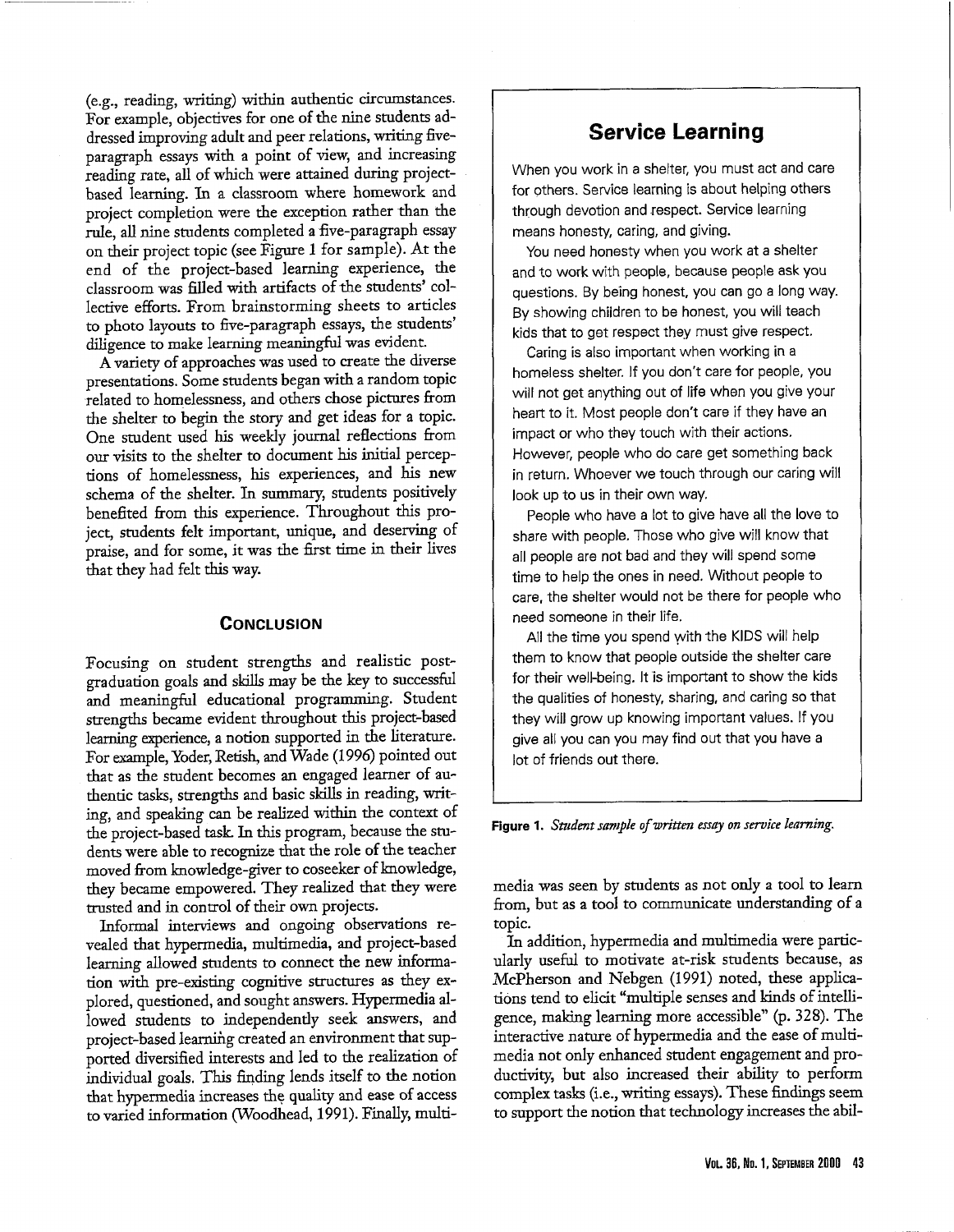ity to successfully perform more and more complex tasks, enhances motivation, and leads to changes in classroom roles and organization (Baker, Gearhart, & Herman, 1994; Means & Olson, 1994; Mendrinos, 1997).

In summary, students in this program developed confidence and autonomy as a result of the project-based learning, making it well worth the time and effort involved. Project-based learning is seen as an emerging educational practice that is important for all students, particularly the at-risk learner (Ioele & Dolan, 1992; Siegel, 1996; Yoder et al., 1996). As schools provide project-based learning experiences, it may be necessary to consider establishing an appropriate match between technology-based instruction and effective educational practices (Salomon & Perkins, 1996; Toomey & Ketterer, 1995).

Persons interested in submitting material for Technology Trends should contact M. Raskind, University of Texas at Austin, Special Education Dept., SZB 306, Austin, TX78712.

### **ABOUT THE AUTHORS**

Tracy Carr, MEd, works for Epylon.com Corporation as a Web site trainer and is working on her EdD at Lehigh University in the Program for Curriculum and Instruction. Her current interests include effective instructional practices to meet the needs of students with high incidence disabilities. Asha K. Jitendra, PhD. is an associate professor of special education in the Department of Education and Human Services at Lehigh University. Her research interests include curriculum analysis, dynamic assessment, and effective strategies for teaching students with mild disabilities. Address: Tracy Carr. <sup>645</sup> Harrison St., Suite 200, San Francisco, CA 94107; e-mail: carrtr@ yahoo.com

### **REFERENCES**

- Anglin, G. J. (Ed.). (1995). Instructional technology past, present, and fu*ture.* Englewood, CO: Libraries Unlimited.
- Baker, E. L., Gearhart, M., & Herman, J. L. (1994). Evaluating the Apple classrooms of tomorrow. In E. L. Baker & H. F. O'Neil, Jr. (Eds.), *Technology assessment in education and training* (pp. 173-197). Hillsdale. NJ: Erlbaum.

Borsook, T. K.. & Higginbotham-\Vheat, N. (1992, February). *A psy- chology of hypermedia: A conceptual framework for research and development.* Paper presented at the annual meeting of the Association for Educational Communications and Technology. Washington, DC.

Boyle, T. (1997). Design *for 1mtltinzedia learning.* London: Prentice Hall.

- Cairn, R W., & Kielsmeier,J. C. (1991). *Growing bope: A sourcebook for integrating \_vouth seroice into the school currimlzrm.* Roseville, MN: National Youth Leadership Council.
- Correa, V., & Repetto, J. (1996). Expanding views on transition. *Exceptional Children, 62,* 551-562.
- Cunningham, D. (1991). Assessing constructions and constructing assessments: A dialogue. *Educational Technology*, 31, 13-17.
- Ennis, D. (1994). Combining problem-solving instruction and programming instruction to increase the problem-solving ability of high school students. *Journal* of *Research on Omzputing in Education,*  26, 488-495.
- loele, M.D., & Dolan, A. L. (1992). Teaching courage: Service learning at Pathway SchooL *Jortrnal* of *Emotional and Behavioral Problenzs,* 1, 20-23.
- Lamb, A., Smith, N., & Johnson, L. (1997). Wondering, wiggling, and weaving: A new model for project- and community-based learning on the web. *Learning and Leading with Technology, 24,* 7-13.
- Mann, S. (1987). *Triggers: A new approach to self-motivation.* Upper Saddle River, NJ: Prentice Hall.
- McPherson, K., & Nebgen, M. K. (1991). Connections: Community service and school reform recommendation. *Education and Urban*  Society, 23, 326-334.
- Means, B., & Olson, K. (1994). The link between technology and authentic learning. Educational Leadership, 51, 15-18.
- Mendrinos, R. B. (1997). *Using educational technology with at-risk students: A guide for* library *media .rpetia/ists a11d teachers.* Westport, CT: Greenwood Press.
- Nielsen,]. (1995). *Multimedia and hypertext.* London: Academic Press.
- Rodriguez, J. (1997, March). "At-risk": A measure of school failure in American education. Paper presented at the Annual Meeting of the American Educational Research Association, Chicago U...
- Salomon, G., & Perkins, D. (1996). Learning in wonderland: What do computers really offer education? In S. Kerr (Ed.), *Technology and the Jmure of schooling: Ninery-fifth yearbook* of *the National Soddy for the Smdy* of *Education* (pp. 111-129). Chicago: The National Society for the Study of Education.
- Siegel,]. ( 1996). A second chance for success. *Electronic Learning.* 16, 48-67.
- Toomey. R, & Ketterer, K. (1995). Using multimedia as a cognitive tool. *Jo-urnal* of *Research on Co111puting in Education,* 27, 472-482.
- Woodhead, N. ( 1991 ). *Hypertext and hypemudia theory and applications.*  Wilmslow, England: Sigma Press.
- Yoder, D. I., Retish. E., & Wade, R. (1996). Service learning: Meeting student and community needs. *Teaching Exceptional Children. 28,* 14-18.